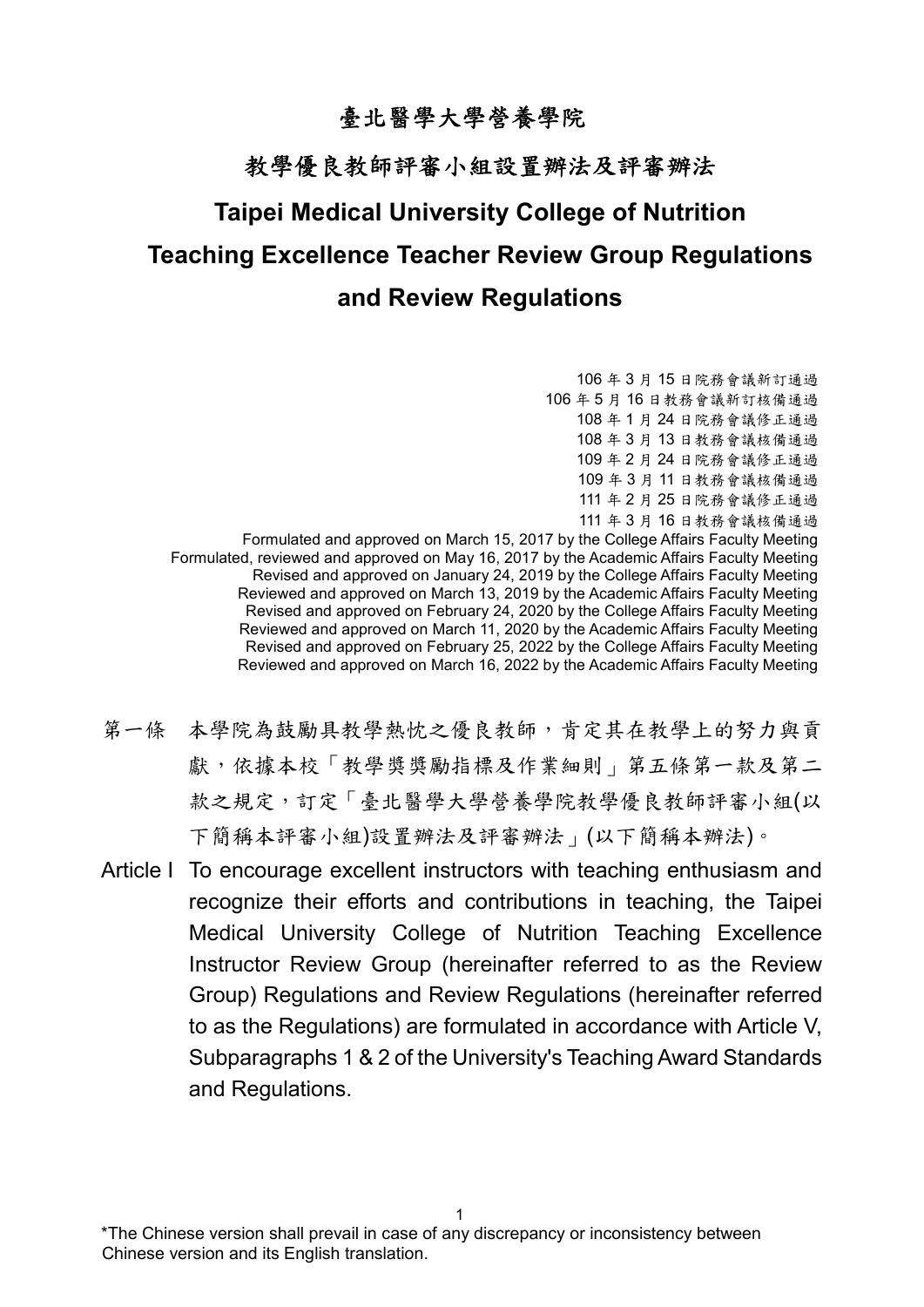- 第二條 凡於本校任教滿一年以上之專任教師,並有講授課程者,得為「教學 優良教師獎」遴選之候選人。候選人以當年度一月三十一日止為計 算基準日,候選人資格依下列規定辦理:
- Article II Any full-time instructors who have taught courses at the University for one year or more may be nominated for the Teaching Excellence Instructor Award. The end-point for calculating duration of teaching is January 31 of the year in question; eligibility shall be in accordance with the following regulations:
	- 一、新進教師:於本校任教未滿三年之專任教師。
	- 1. New instructors: Full-time instructors who have taught at the University for less than three years.
	- 二、系所學位學程、院、校級:於本校任教滿三年以上之專任教師。
	- 2. Department degree program, college and University levels: Fulltime instructors who have taught at the University for three or more years.
- 第三條 評審小組組成及評分標準:
- Article III Review Group members and scoring criteria:
	- 一、評審小組:院長為召集人,由各系所學位學程主管各推薦 1 名(含) 以上教師(非優良教師候選人),及選出學生代表若干名組成之。開 會時須二分之一(含)以上委員出席始可開議,並須出席委員三分 之二(含)以上同意始可決定系所級、院級教學優良教師,並向「校 教學優良教師評審小組」推薦參加全校教學優良教師評審。
	- 1. Review Group: The Dean of the College shall be the convener. The Review Group shall comprise one or more degree program instructors (excluding Excellent Instructor nominees) recommended by the degree program directors of each department/school and several student representatives. Onehalf or more of the committee members must be present for a meeting to proceed. Two-thirds or more of the committee members present must agree on the selection of the department, school or college level Teaching Excellence instructors. Selected nominees shall also be recommended to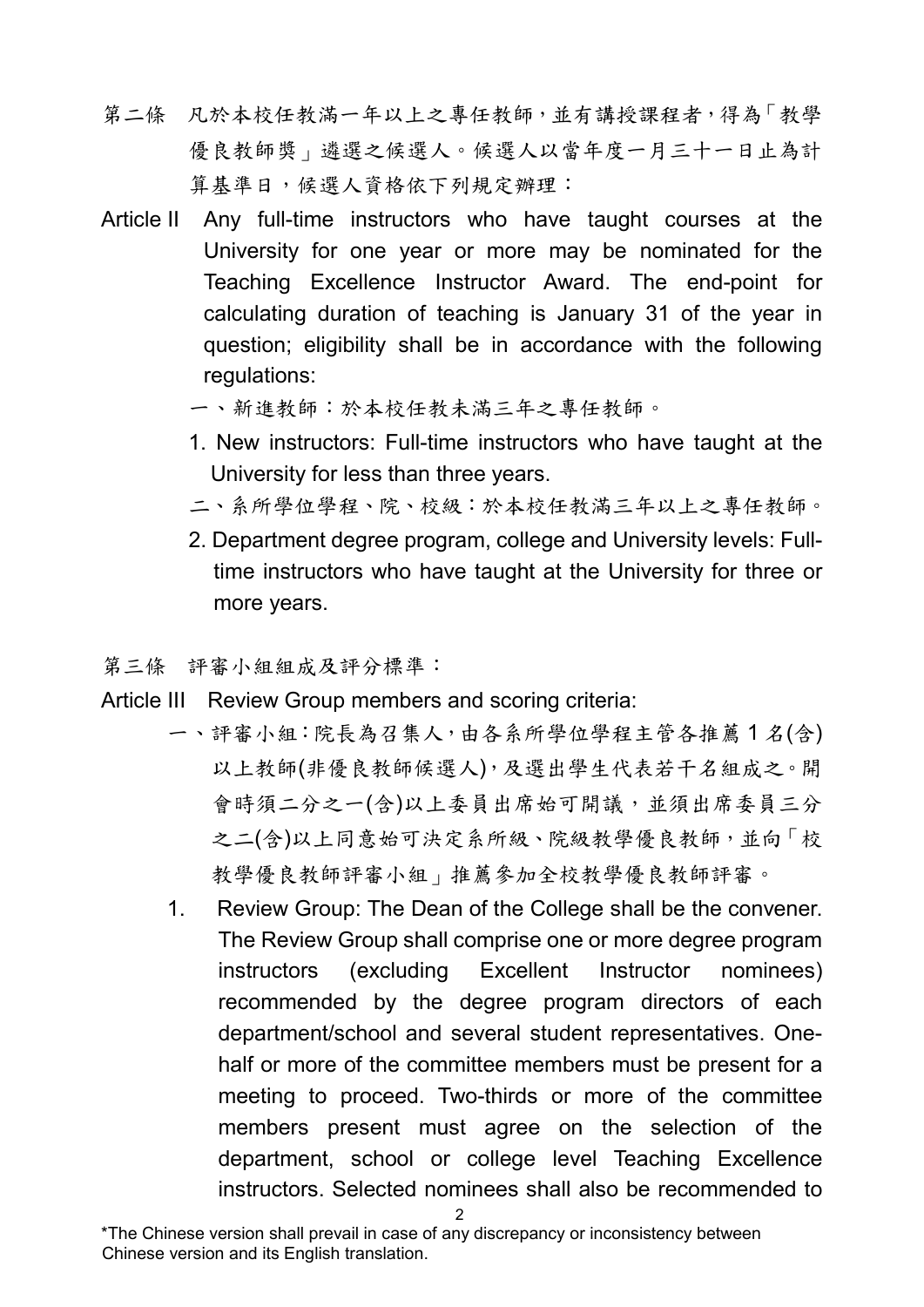the University Teaching Excellence Instructor Review Group for participation in the University's review of teaching excellence instructors.

- 二、「教學優良教師」每學年之評審以學院為單位,辦理教學優良教 師遴選會議,遴選系所學位學程級與院級教學優良教師,並推薦 校級教學優良教師候選人。各級教學優良教師獎名額:
- 2. Each academic year's Teaching Excellence Instructors review shall be per college. Meetings are convened to select teaching excellence instructors from both the department/school degree program level and the college level. Selected nominees shall also be recommended as candidates to be University level teaching excellence instructors. The quotas for instructor excellence awards at each level of teaching are:

(一) 系所學位學程級教學優良教師:名額以該學年度各學院專任 教師總人數除以十五位得之(採無條件進位)。

- (1) Teaching excellence instructors at the department/school degree program level: The quota is the college's total number of full-time instructors for the academic year, divided by fifteen (rounded up to the nearest whole number).
- (二) 院級教學優良教師:由系所學位學程級教學優良教師獲獎人 選出,其名額不得超過系所學位學程教學優良教師總數一半 以上。獲選人將由本院向「校教學優良教師評審小組」推薦 參加全校教學優良教師評審,推薦人數為院級教學優良教師 名額總數之60%,未滿一人以一人計。
- (2) Teaching excellence instructors at the college level: Selected from among the department/school degree program-level teaching excellence instructors. The quota shall not exceed half of the total selected department/school degree programlevel teaching excellence instructors. Selected nominees shall be recommended to the University Teaching Excellence Instructor Review Group for participation in the University's review of teaching excellence instructors. The quota for nominees shall be 60% of the quota for college-level teaching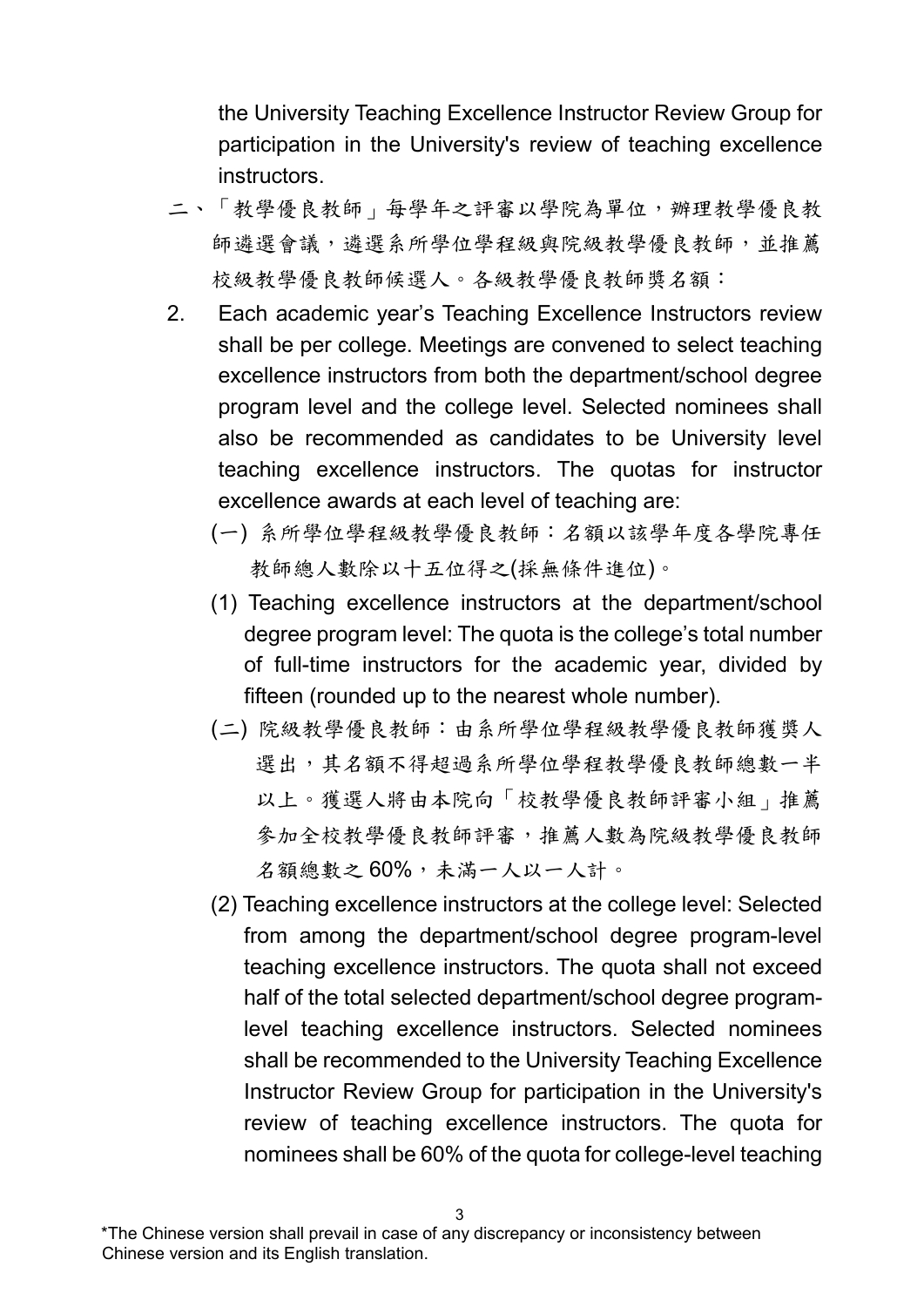excellence instructors, with numbers less than one counted as one.

- 三、評分標準: 由評審小組依評審表項目評分(附表一),其中教學參與 佔 80 分、其他表現佔 20 分,依得分高低獲選為院級教學優良教 師。
- 3. Scoring criteria: Nominees shall be scored by the Review Group in accordance with the assessment form review rubric (Table 1). Within the rubric, teaching participation shall account for 80 points, with other performance accounting for 20 points. Nominees shall be selected as college-level teaching excellence instructors as determined by their scores.
- 四、「新進教師教學優良獎」由各系所學位學程推薦任職滿一年以上 未達三年之新進教師至本評審小組,經出席委員三分之二(含)以 上同意,由本院向「校教學優良教師評審小組」推薦參加全校新 進教師教學優良獎遴選。。
- 4. With the New Instructor Teaching Excellence Award, nominees shall be recommended to the Review Group by each department/school's degree programs from within those instructors who have taught for at least one, but less than three, years. Upon approval by two-thirds or more members of the committee members present, the nominees shall be recommended to the University Teaching Excellence Instructor Review Group for participation in the University's review of new teaching excellence instructors.

第四條 本評審小組每年開會一次,並得視情況需要加開臨時會議。

- Article IV The Review Group shall convene once a year. Extraordinary meetings shall be convened as needed.
- 第五條 本辦法如有未盡事宜,悉依本校「教學獎獎勵指標及作業細則」之規 定辦理。
- Article V Any matters not outlined in these Regulations shall be handled in accordance with the University's Teaching Award Standards and Regulations.

4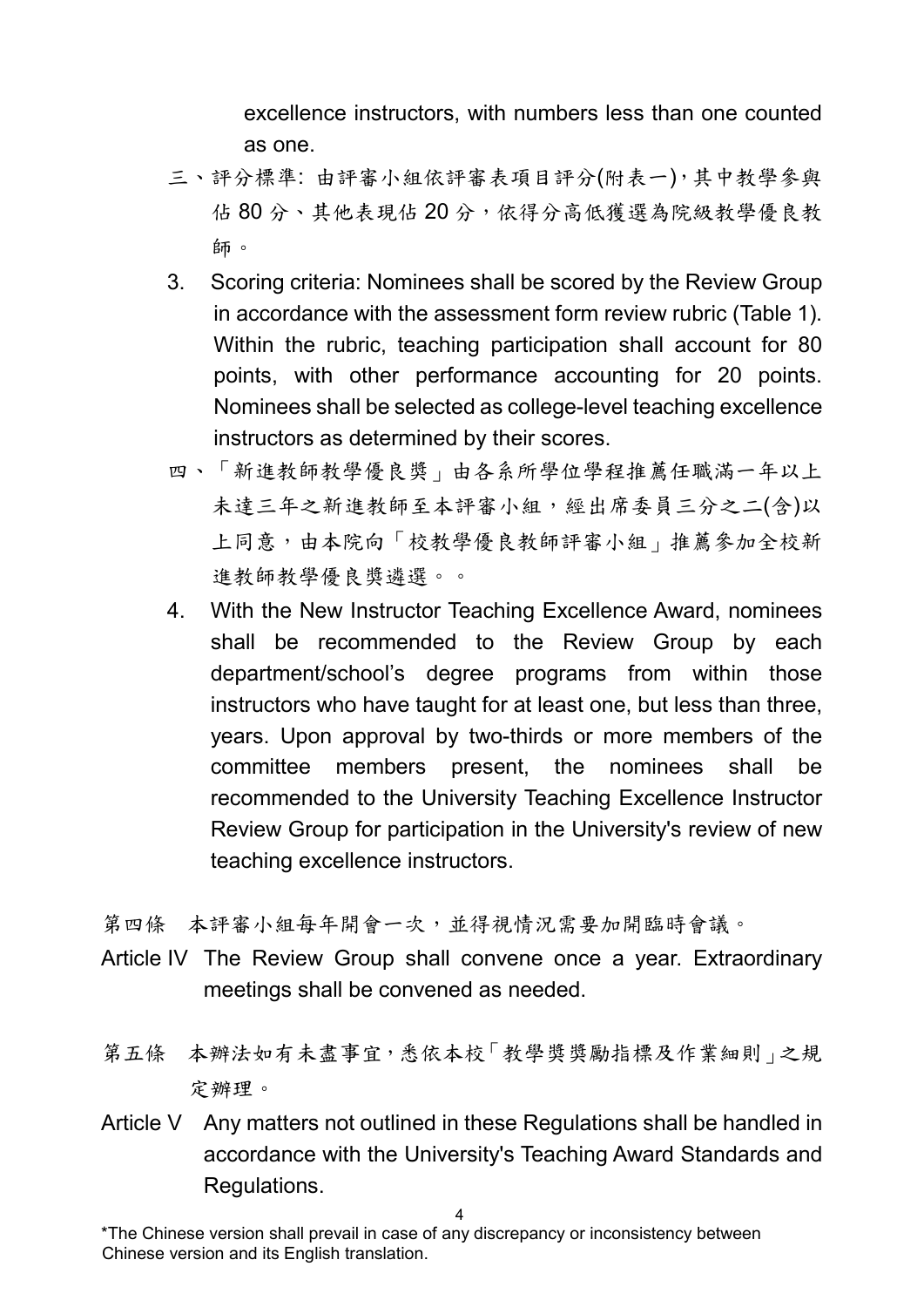第六條 本辦法經院務會議審核通過並送教務會議核備後實施;修正時亦同。 Article VI. These Regulations are announced and take effect upon approval by the College Affairs Faculty Meeting and Academic Affairs Faculty Meeting; the same shall apply to any amendments.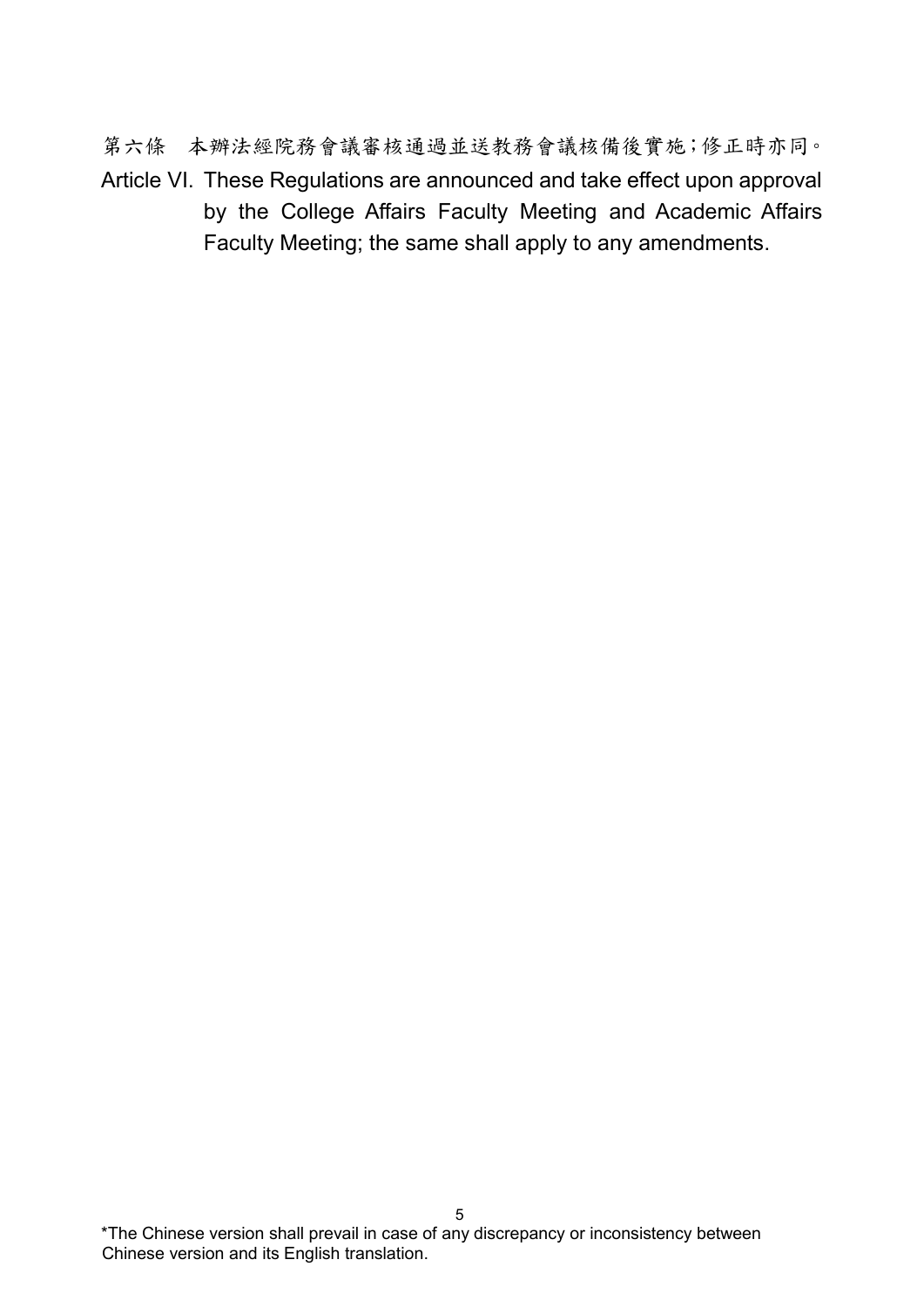附表一

Table 1

### 臺北醫學大學營養學院教學優良教師評審表

#### **Taipei Medical University College of Nutrition Teaching Excellence Instructor Assessment Form**

| 推薦單位:                                                                   |                                                                                                                                                                                                                                                                                                           | 教師姓名:                   |             |
|-------------------------------------------------------------------------|-----------------------------------------------------------------------------------------------------------------------------------------------------------------------------------------------------------------------------------------------------------------------------------------------------------|-------------------------|-------------|
| <b>Recommending Unit:</b>                                               |                                                                                                                                                                                                                                                                                                           | <b>Instructor Name:</b> |             |
| 類別                                                                      | 內容                                                                                                                                                                                                                                                                                                        | 評分                      | 備註          |
| Category                                                                | Content                                                                                                                                                                                                                                                                                                   | Score                   | <b>Note</b> |
| A<br>教學<br>參與<br>(80分)<br>A<br>Teaching<br>Participation<br>(80 points) | 1.深耕計畫-<br>配合校院系所推動之教學計畫(例如跨領域課<br>程、微學程、學院特色課程等)(10分)<br>1. Development planning-<br>Consistent with the teaching programs<br>promoted by the University, college, and<br>department/school (e.g., cross-disciplinary<br>courses, micro-learning courses, courses<br>special to the college) (10 points) |                         |             |
|                                                                         | 2.教學規劃-<br>各科均擬定教學計畫,詳盡完整(10分)<br>2. Teaching plans-<br>Detailed and comprehensive teaching plans<br>for each course (10 points)                                                                                                                                                                          |                         |             |
|                                                                         | 3.教學方法-<br>教材教學能充分顯示教學效果(10分)<br>3. Teaching methods-<br>Teaching materials and pedagogical<br>methods fully demonstrate teaching<br>effectiveness (10 points)                                                                                                                                            |                         |             |
|                                                                         | 4.教材革新-<br>革新教學內容,設計創新課程教材(10分)<br>4. Teaching material innovation-<br>Innovative teaching content; innovative<br>curriculum material design (10 points)                                                                                                                                                  |                         |             |
|                                                                         | 5.多元評量-<br>改善評量方式,提升學生學習(10分)<br>5. Diverse assessment-<br>Improving assessment methods to enhance<br>student learning (10 points)                                                                                                                                                                        |                         |             |
|                                                                         | 6.課後輔導-<br>實施學習預警與課後輔導情況(10分)<br>6. After-class guidance-<br>Implementation of academics alerts and<br>after-class guidance (10 points)                                                                                                                                                                   |                         |             |